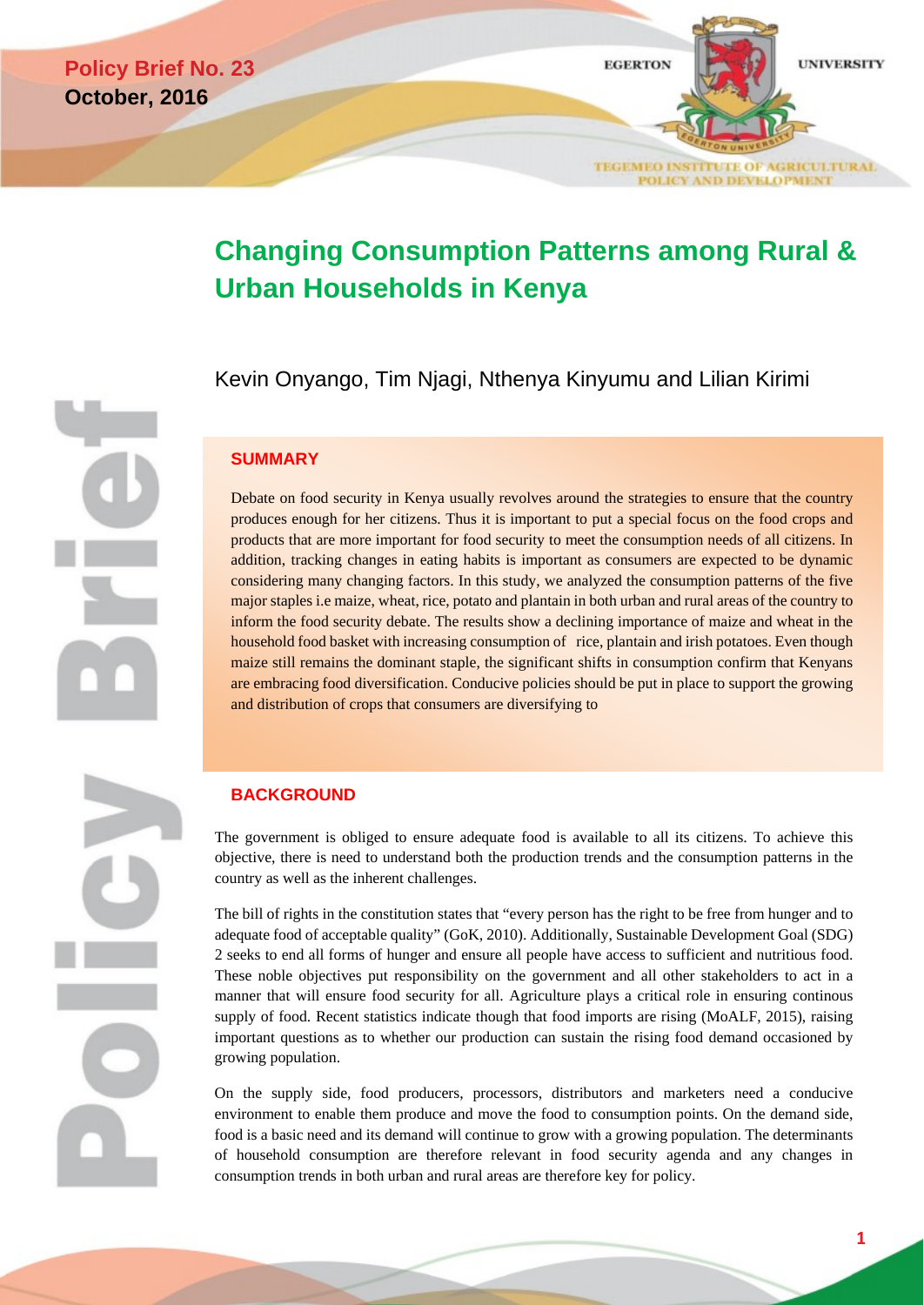#### **Objectives**

Tegemeo Institute recently undertook a study with the objectives of:

- Determining consumption patterns of the major food staples among the rural and urban households
- Comparing price differences between posho and sifted maize meal
- Determining factors that are driving of consumption patterns among low income urban households

## **Data and Methods**

The study uses two cross-sectional household food consumption datasets collected in 2013 and 2015. These datasets covered 2,365 and 2,447 rural<br>households respectively Descriptive households respectively. analysis techniques were applied on the two data sets and compared to show the changing consumption patterns between the two survey years. In order to demonstrate trends and effects of increasing food prices among the low<br>income urban population, a rapid urban population, a rapid consumption survey was carried out in Kibera and Kawangware areas in Nairobi in in September 2016. Data from the survey collected from randomly selected households in the two areas were also analyzed using descriptive techniques.

#### **Results and discussion**

#### **a) Rural consumption patterns**

Results show that the percentage of urban households consuming posho and wheat flour declined from 86 and 40 percent to 78 and 37 percent for Kibera and Kawangware respectively (Figure1). On the other hand, the percentages of rural households consuming other alternative staples such as rice, potato and plantain rose between the two survey years from 54, 41 and 29 percent to 61, 44 and 34 percent respectively. Rural areas are generally known to consume more posho compared to sifted maize flour and the results indicate that though posho consumption still remains high, the proportion of households consuming sifted maize flour increased from 17 to 26 percent between 2013 and 2015.



Results from the analysis of mean quantities consumed per household per week are presented in figure 2. The results show a general decline in average quantities of posho, wheat and potatoes consumed between the two survey years from 7.9 kg, 1.8 kg and 5.9 kg to 6.9kg, 1.7kg and 3.9 kg respectively, per household per week. On the contrary, the quantities of sifted maize flour, rice and plantain consumed per household per week rose from 2.9 kg, 1.5 kg and 13.9 kg to 3.1 kg, 1.7 kg and 15.1 kg respectively between the two survey years. Even though the percentage of households<br>consuming potatoes rose, the potatoes rose, quantities consumed in the households declined. This could be attributed to production challenges experienced in 2015 (KNBS, 2016).



Results presented in figure 3 show the percentage of rural households consuming posho between 2013 and 2015 by income quintiles. Posho consumption declined across all the income categories with the highest decline recorded among high income households from 87.5 percent in 2013 to 74.4 percent in 2015.

The general decline in posho consumption could be an indication of households shifting away from maize gradually given that most rural households produce the commodity.



The same trend is also observed if quantities are considered. Figure 4 shows that the mean quantity of posho consumed per household per week declined across all income categories between the two survey years. Although high income households generally consume higher quantities of posho, the biggest decline in quantities of posho consumed per week were also recorded among the high income groups.



When households reduce their consumption of an important food commodity, they are expected to increase or add other<br>alternative commodities to their commodities to their consumption list. Results show that the percentage of households consuming rice, plantain and potatoes increased across all income categories (Figure 5). Rice is increasingly becoming a very important food commodity among rural households with the percentage of households consuming this commodity rising across all income categories with the lowest and the highest income households recording the highest increase from 26 and 75 to 42 and 82 percent respectively between 2013 and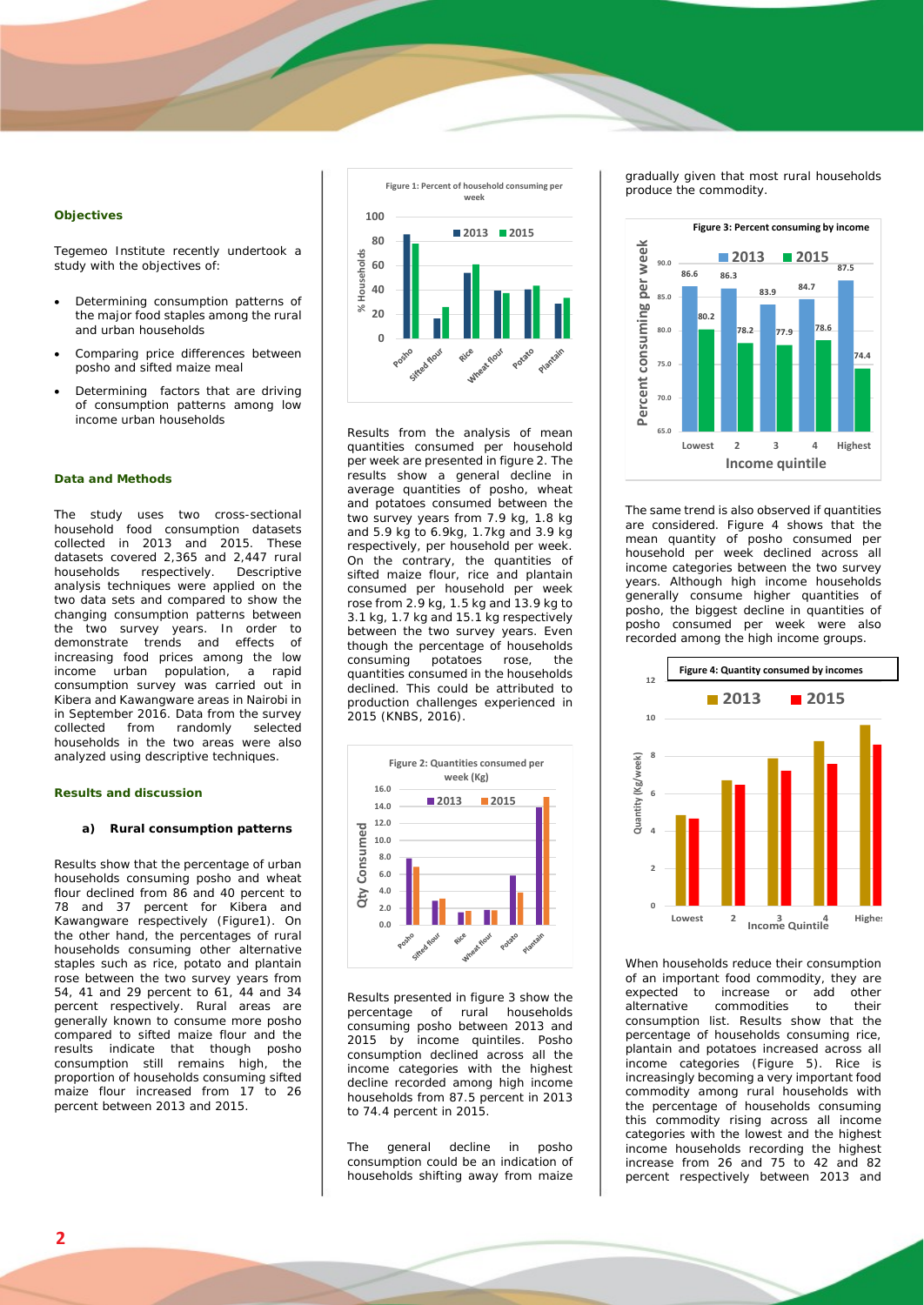

2015.

Results also show a consistent rise in the percentage of households consuming potatoes with the highest increase recorded among the low income households. The same trend is observed in plantain consumption. Figure 5 also shows a general increment in the proportions of rural households consuming sifted maize flour across all income categories. On the other hand, the proportions of rural household consuming wheat flour increased among<br>households with the lowest income, households with the lowest income, remained constant among middle income households and declined among highest income households.

Overall, the results depict changing trends on the consumption patterns among rural households with maize, though still the<br>most dominant staple, declining in most dominant staple, declining in importance while rice, potato and plantain increasing in importance.

#### **b) Urban consumption patterns**

Urban households largely depend on food produced from the rural areas. Affordability of the food items, largely determined by the cost of production is critical for food access in the urban areas. Other than prices, many other factors influence consumption preferences and patterns among urban dwellers. Results from the rapid<br>consumption survey in Kibera and consumption survey in Kibera and Kawangware areas in Nairobi show that 85 percent of households interviewed rated maize meal as 'very important' while another 15 percent rated it as 'averagely important' in their overall food needs (Figure 6). This underscores the dominance of maize as a staple food among low income<br>urban households. Maize is usually urban households. consumed as flour (Posho or Sifted) in meals like *Ugali*, porridge or in whole grain

meals like *githeri*.



The results also show that on the overall, sifted maize flour is the most preferred form of maize meal for over 60 percent of the households interviewed. This is largely the case in Kawangware with 71 percent indicating preference for sifted maize flour compared to 50 percent in Kibera (Figure 7).



The households cited good taste, cooking quality and availability as reasons for

their preference of sifted maize meal while preference for posho is largely because it is perceived to be more nutritious and free from chemical additives (Figure 8). The other factor driving preference for posho is its availability in the household. This means that households with maize grain stocks prefer to consume posho maize flour, most likely untill they exhaust available stocks.



Even though preference for maize meal is still high among the low income urban households, they are increasingly diversifying to other food staples such as rice, wheat, plantain and potato. These staples are consumed by 88, 56, 22 and 3 percent of household interviewed respectively (Figure 9). This underscores the increasing importance of rice to urban households, similar to what was observed with rural households.



It is notable that none of the households mentioned price to be a determinant of their preference for either posho or sifted maize flour. This is explained in the cost build up presented on figure 10. The results show that the average